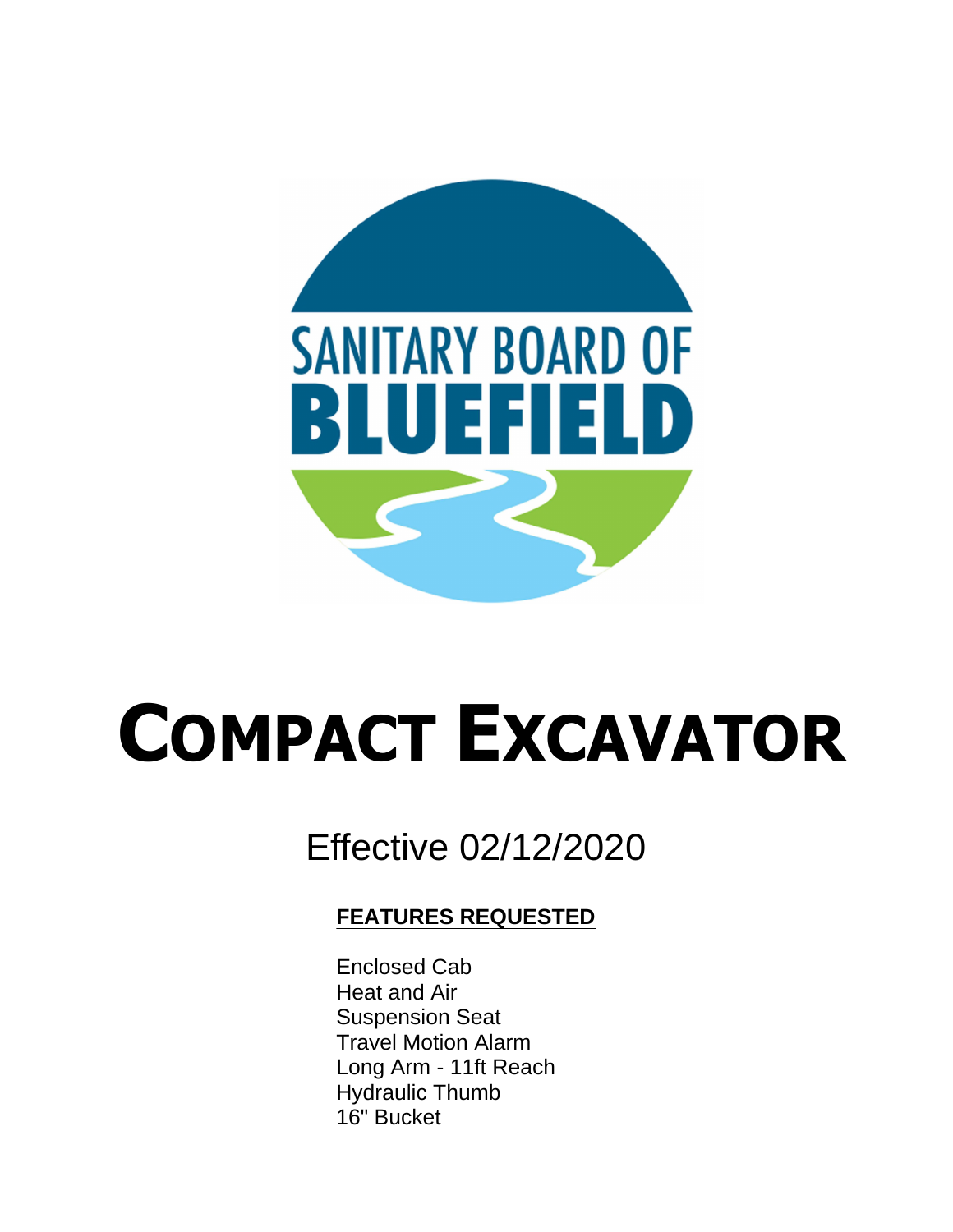## **COMPACT EXCAVATOR BID SPECIFICATIONS (3 - 4 TON)**

#### **OPERATING WEIGHTS & DIGGING FORCES – MUST MEET THE FOLLOWING SPECIFICATIONS**

- Operating Weight (Includes Standard Equipment, 165 lb. operator, fluids full and 24 in. Bucket)

| - Bucket Digging Force, with attachment quick-tach installed6968 lbf. (30995 N.) |  |
|----------------------------------------------------------------------------------|--|

#### **WORKING RANGE– MUST MEET FOLLOWING SPECIFICATIONS**

| - Maximum Working Equipment Radius with Boom at Maximum Height 89.3 in. (2267 mm) |  |
|-----------------------------------------------------------------------------------|--|
|                                                                                   |  |
|                                                                                   |  |
| - Maximum Height of Working Equipment with Arm Retracted146.0 in. (3708 mm)       |  |
|                                                                                   |  |
|                                                                                   |  |
| - Maximum Depth of Vertical Wall which can be excavated 84.1 in. (2136 mm)        |  |
|                                                                                   |  |
|                                                                                   |  |

#### **DIMENSIONS – MUST MEET FOLLOWING SPECIFICATIONS**

| $\overline{\phantom{0}}$     |                                                                                                                                                                                                                                                                                                                                                                                                                              |  |
|------------------------------|------------------------------------------------------------------------------------------------------------------------------------------------------------------------------------------------------------------------------------------------------------------------------------------------------------------------------------------------------------------------------------------------------------------------------|--|
| $\qquad \qquad -$            |                                                                                                                                                                                                                                                                                                                                                                                                                              |  |
| $\overline{\phantom{a}}$     |                                                                                                                                                                                                                                                                                                                                                                                                                              |  |
| $\qquad \qquad -$            |                                                                                                                                                                                                                                                                                                                                                                                                                              |  |
| $\qquad \qquad -$            |                                                                                                                                                                                                                                                                                                                                                                                                                              |  |
| $\overline{\phantom{a}}$     |                                                                                                                                                                                                                                                                                                                                                                                                                              |  |
| $\overline{\phantom{a}}$     |                                                                                                                                                                                                                                                                                                                                                                                                                              |  |
| $\overline{\phantom{a}}$     |                                                                                                                                                                                                                                                                                                                                                                                                                              |  |
| $\overline{\phantom{a}}$     |                                                                                                                                                                                                                                                                                                                                                                                                                              |  |
|                              |                                                                                                                                                                                                                                                                                                                                                                                                                              |  |
| $\qquad \qquad \blacksquare$ |                                                                                                                                                                                                                                                                                                                                                                                                                              |  |
| $\qquad \qquad -$            |                                                                                                                                                                                                                                                                                                                                                                                                                              |  |
| $\overline{\phantom{a}}$     |                                                                                                                                                                                                                                                                                                                                                                                                                              |  |
| $\overline{\phantom{a}}$     |                                                                                                                                                                                                                                                                                                                                                                                                                              |  |
|                              | $\mathbf{r} = \mathbf{r} + \mathbf{r} + \mathbf{r} + \mathbf{r} + \mathbf{r} + \mathbf{r} + \mathbf{r} + \mathbf{r} + \mathbf{r} + \mathbf{r} + \mathbf{r} + \mathbf{r} + \mathbf{r} + \mathbf{r} + \mathbf{r} + \mathbf{r} + \mathbf{r} + \mathbf{r} + \mathbf{r} + \mathbf{r} + \mathbf{r} + \mathbf{r} + \mathbf{r} + \mathbf{r} + \mathbf{r} + \mathbf{r} + \mathbf{r} + \mathbf{r} + \mathbf{r} + \mathbf{r} + \mathbf$ |  |

- Tail swing shall not protrude beyond the width of the tracks must be zero tail swing.
- There shall be no protrusion from swing cylinder casting during boom swing left.
- Boom swing left shall be no less than 75°
- Boom swing right shall be no less than 55°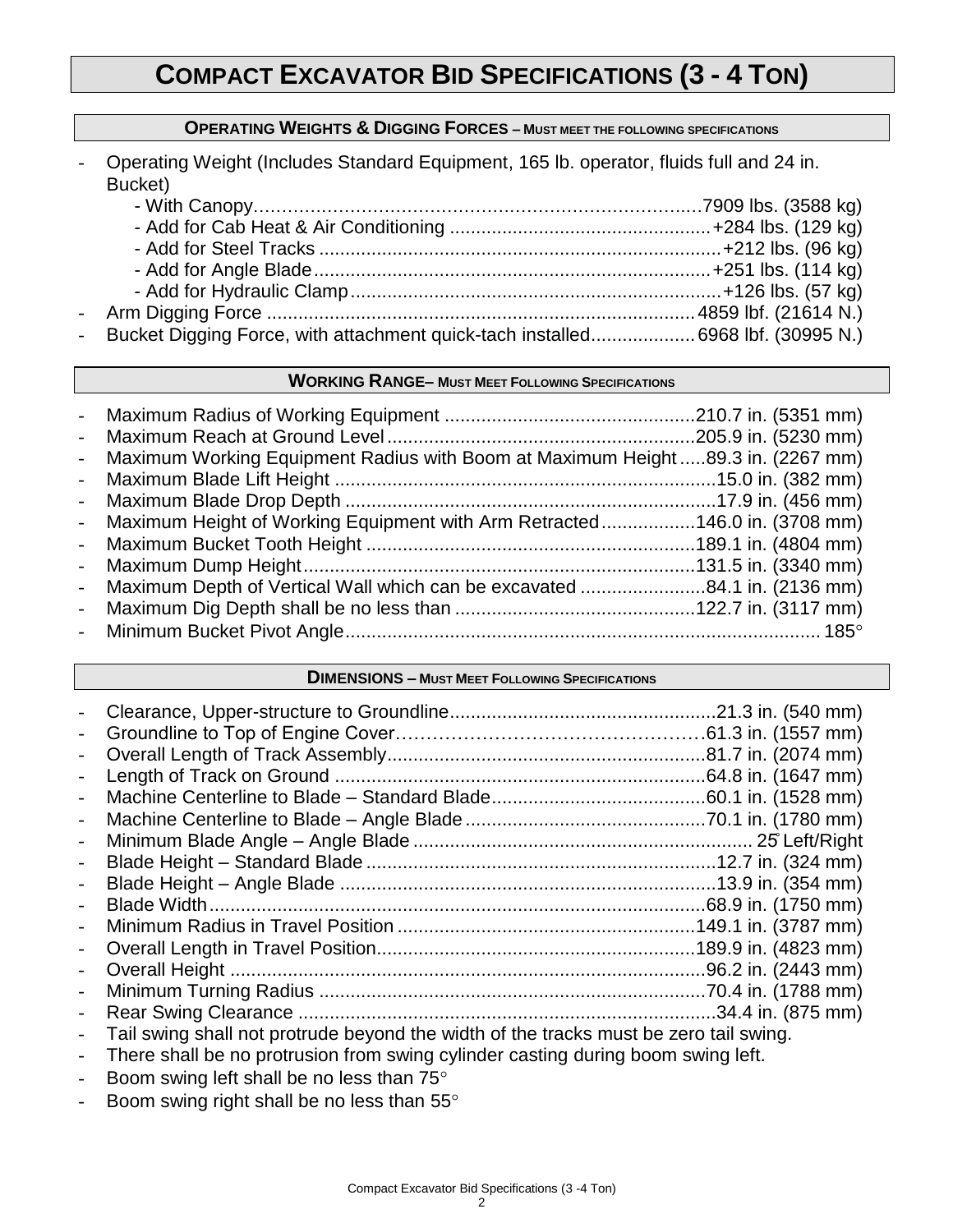#### **HYDRAULIC SYSTEM – MUST MEET FOLLOWING SPECIFICATIONS**

- System shall utilize a load sensing, torque limiting, variable displacement piston pump in tandem with gear pump.
- Hydraulic pump capacity shall be capable of providing no less than 29.1 GPM (110.4 L/min)
- Hydraulic pump capacity for auxiliary flow shall be capable of providing no less than 16.9 GPM (63.9 L/min) for attachment operation.
- System relief pressure at auxiliary quick couplers shall be 2987 PSI (210 bar).
- Hydraulic reservoir tank shall be non-metallic.
- Variable flow auxiliary hydraulics shall be standard equipment.
	- Shall include boom mounted flush-face quick couplers.
	- Primary auxiliary couplers (M & F) shall be located on the left side of the boom.
- Control valve shall be a 9 spool, closed center, individually compensated valve.
	- Shall include detent position for blade float function.
- Cylinders shall be a double-acting type.
- Boom cylinder shall have end of stroke cushioning for boom up function.
- Arm cylinder shall have cushioning for arm out and arm in functions.
- Cylinders shall have inertia welded rods and bases at the ends of the cylinders.
- Engine warning & shutdown shall be provided as standard equipment and shall monitor hydraulic oil temperature and hydrostatic charge pressure.
- A hydraulic oil cooler shall be standard equipment.
- Drive motors shall be 2 axial piston motors.
- Slew motor shall be axial piston motor with planetary reduction.
- Slew speed shall be no less than 8.6 RPM

#### **DRIVE SYSTEM – MUST MEET FOLLOWING SPECIFICATIONS**

- Each track shall be independently driven by a hydrostatic axial piston motor.
- Shall utilize a two stage planetary gear reduction of 48.6:1
- Maximum drawbar pull shall be no less than 7658 lbf.(34034 N).
- Maximum gradability traveling down or backing up slopes shall be  $30^{\circ}$ .
- Travel Speeds shall be no less than:
	- Low .................................................................................................. 1.6 mph (2.6 km/hr)
	- High................................................................................................. 2.9 mph (4.7 km/hr)

#### **UNDERCARRIAGE – MACHINE MUST MEET FOLLOWING SPECIFICATIONS**

- Undercarriage shall be a crawler-type tractor design.
- Track Rollers shall be sealed, with reinforced box-section track roller frame.
- Track Adjusters shall be grease-type with shock absorbing recoil springs
- Half pitch rubber track shall be standard equipment.
- Steel shoe track shall be optional equipment.
- Track width (rubber) shall be no more than 11.8" (300 mm).
- Track width (steel) shall be no more than 11.8" (300 mm).
- Each side will utilize 4 bottom track rollers and 1 top roller.
- Undercarriage shall have 4 tie down points on main frame and 2 tie down points on blade.
- Rubber track ground pressure shall not exceed 4.74 psi (32.7 kPa).
- Steel track ground pressure shall not exceed 4.87 psi (33.6 kPa).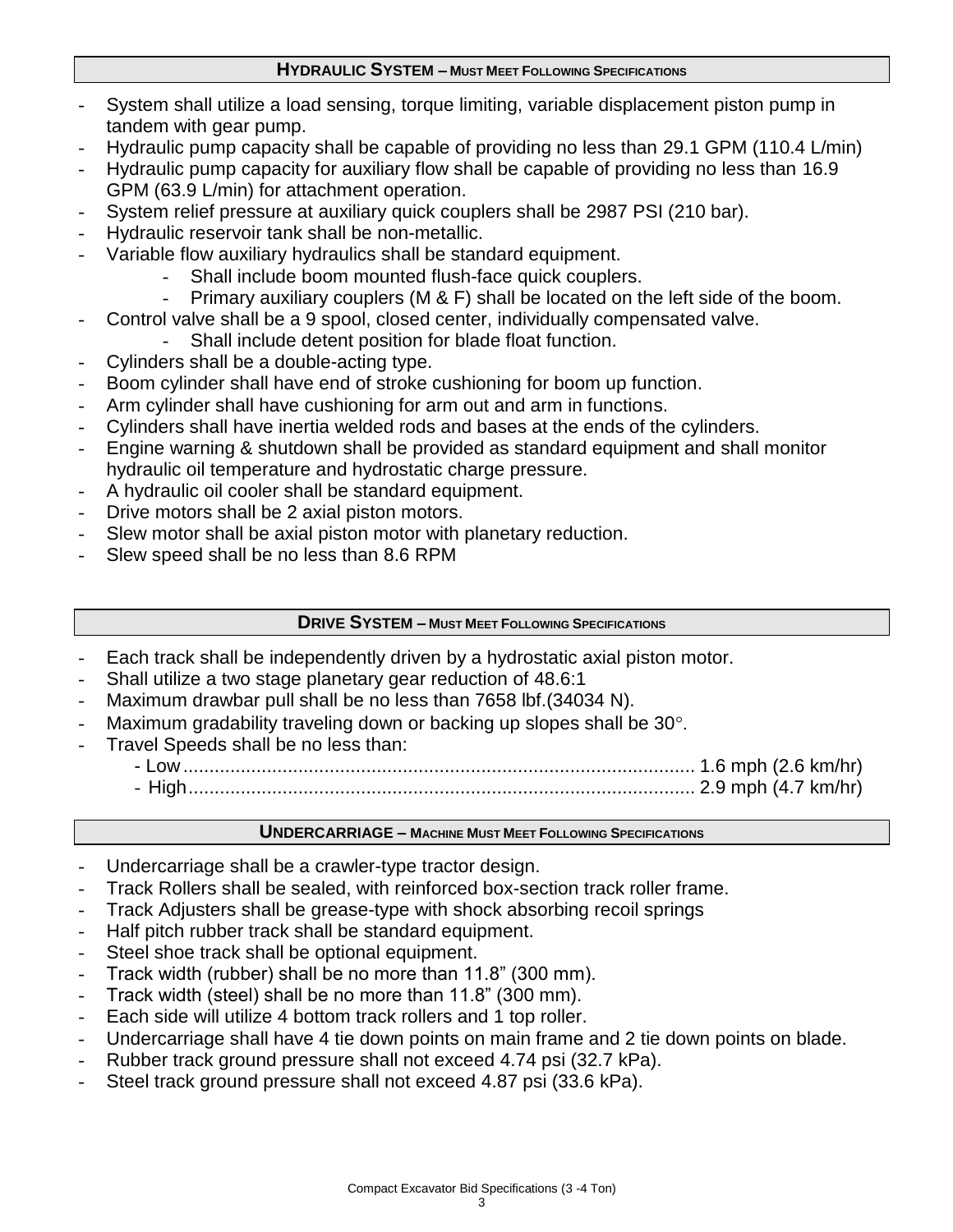#### **ENGINE/ELECTRICAL – MUST MEET FOLLOWING SPECIFICATIONS**

- Excavator shall have a 3 cylinder, liquid-cooled, diesel producing no less than:
	- 33.5 hp (25.0 kW) at 2400 RPM rated engine speed. (SAE J1995 Gross)
	- 31.2 hp (23.3 kW) at 2400 RPM rated engine Speed. (SAE J1349 Net)
- Engine shall be turbocharged.
- Engine shall produce no less torque than 82.2 ft.–lbs. (111.4 Nm) at 1600 RPM.
- Engine displacement shall be no more than  $109.5$  in.<sup>3</sup> (1.79 L).
- Engine shall meet Tier 4 compliance without the aid of a diesel particulate filter (DPF).
- Engine shall utilize forced lubrication.
- Cold weather start assist, with automatic pre-heat system, shall be standard equipment.
- Air cleaner shall be a dry replaceable paper cartridge and must include safety element.
- Engine oil filter shall be a full flow cartridge type filter.
- Alternator shall be 12 volt, delivering no less than 90 amps.
- Battery shall be 12 volt, delivering no less than 540 cold cranking amps  $@0^{\circ}F$  (-18 $°C$ )
- Starter shall be a 12 volt, gear reduction type delivering 2.7 hp (2.0 kW)
- Engine coolant shall include propylene glycol anti-freeze with freeze protection to  $-34^{\circ}F$  ( $37^{\circ}$ C)
- Engine shutdown shall be provided as standard equipment and shall monitor engine coolant temperature, engine oil pressure, and engine RPM to help prevent engine damage.
- Engine block heater shall be provided as optional equipment to provide easier starting during cold weather.

#### **CONTROLS – MACHINE MUST MEET FOLLOWING SPECIFICATIONS**

- Excavator direction, steering, and travel speed shall be controlled by two hand or foot levers.
	- Thumb buttons control auxiliary hydraulics and boom swing
		- Blade control shall be a separate lever with float function
- Excavator boom and arm functions shall be controlled by two joysticks attached to the operator group.
- High and Low travel speed shall be controlled by a push button on the blade lever
- Excavator Functions shall be selectable between ISO and Standard controls.
- Engine speed control shall be a rotary dial with auto-idle feature.
- Excavator auxiliary function shall be controlled by switches on right-hand joystick.
- Service brake (Travel) shall be a hydraulic lock on the motor.
- Parking brake (Travel) shall be a hydraulic lock on the motor.
- Service brake (Slew) shall be a hydraulic lock on the motor.
- Holding brake (Slew) shall be an automatically applied slew brake integrated in motor.
- Engine starting and shutdown functions shall be controlled electrically with a key switch or optional keyless start.

#### **CAPACITIES – MACHINE MUST MEET FOLLOWING SPECIFICATIONS**

- Fuel Tank shall be made of polypropylene and have a minimum capacity of 13.7 gal (52.0 L).
- Cooling System (radiator) shall have a minimum capacity of 1.8 gal (6.8 L).
- Engine capacity (with oil filter) shall be a maximum of 6.7 gts (6.3 L).
- Hydraulic System capacity shall be no more than 10.5 gal (39.7 L).
- Hydraulic Reserve shall have a maximum capacity of 2.2 gal (8.3 L).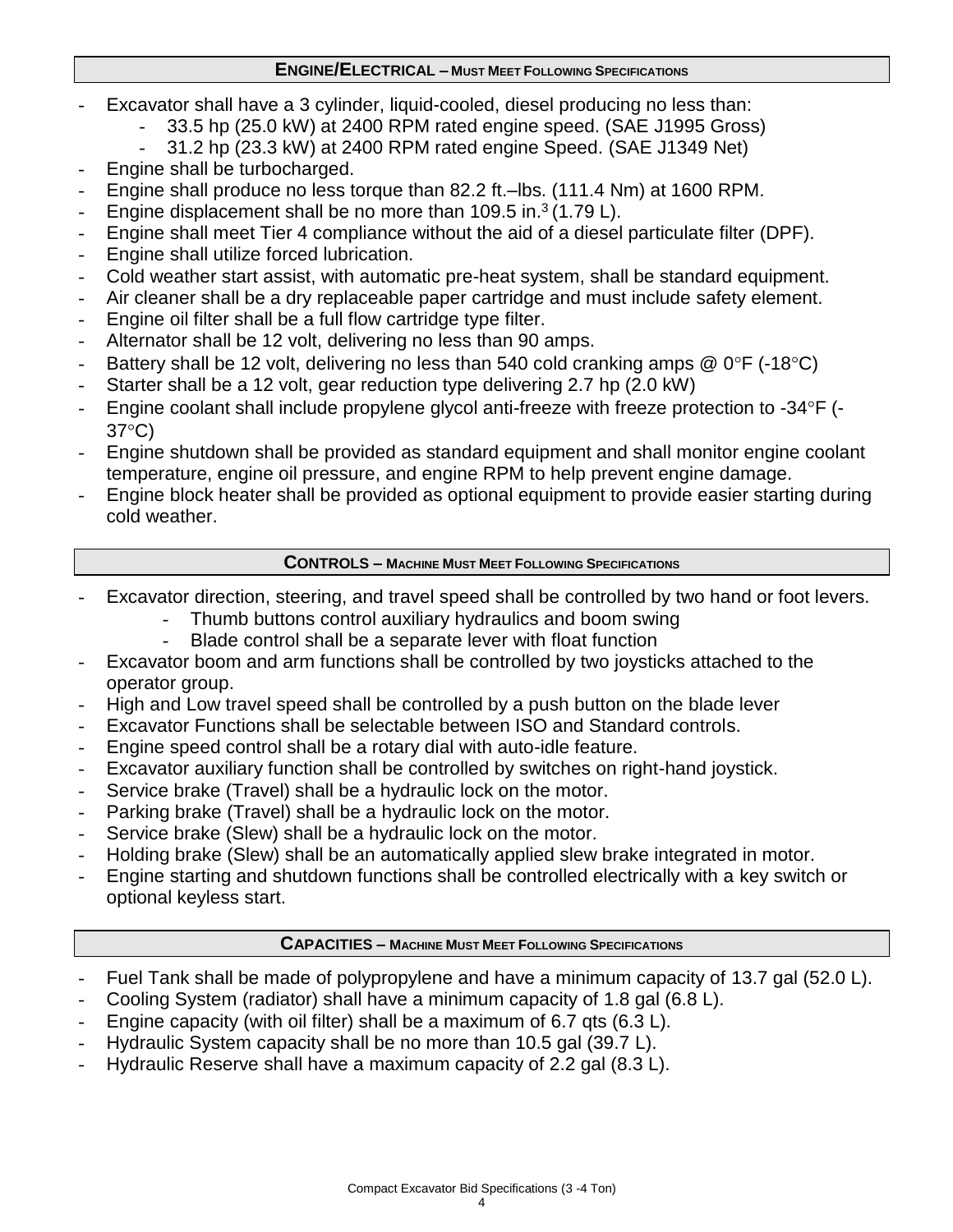- The standard excavator instrumentation panel shall be positioned forward of the operator for optimum visibility.
- Standard Instrumentation shall consist of:
	- Gauges for engine coolant temperature and fuel level
	- Warning lights for fuel level, seat belt, engine coolant temperature, engine malfunction, hydraulic system malfunction, general warning.
	- Indicator lights for 2-Speed travel mode, engine preheat
	- Data display for operating hours, engine RPM, maintenance clock, battery voltage, service codes, engine preheat countdown.
- The system shall alert the operator of monitored excavator malfunctions by way of an audible alarm and visual warning light.
	- The system shall have engine shut down provisions to prevent damage to engine and hydraulic system.
- A deluxe display panel shall be available as optional equipment. In addition to features provided in the standard instrumentation, the deluxe panel shall provide:
	- Digital clock and resettable job clock.
	- Keyless start system that provides one Owner Code and eight Operator codes.
	- Owner and Operator codes shall be (5) digit, programmable at owners discretion.
	- System shall have ability to track individual operator fuel consumption and idle time.
	- System shall Eco Mode function.
	- System shall provide real time data including engine coolant temperature, engine oil pressure, battery voltage, hydraulic oil temperature.
	- System shall provide input capability and visual feedback for depth guidance system.

#### **ATTACHMENTS**

Attachment Requirements:

- All attachments must be mounted on a quick-change mechanism.
- Quick-Change mechanism will maintain original bucket to arm geometry.
- Quick-Change shall not affect bucket or arm digging forces.
- A hydraulic powered Quick-Change mechanism shall be available as optional equipment.
- Attachments shall be available:

-Auger - Auger - Hydraulic Clamp -Buckets: Grading & Trenching -Packer Wheel -Flail Mower -Grading Blade -Grapple, 3-Tine -Hydraulic Breaker -Hydra-Tilt

-Ripper Tooth

- 
- -Plate Compactor

-PowerTilt® -Hydraulic Clamp with

interchangeable work tools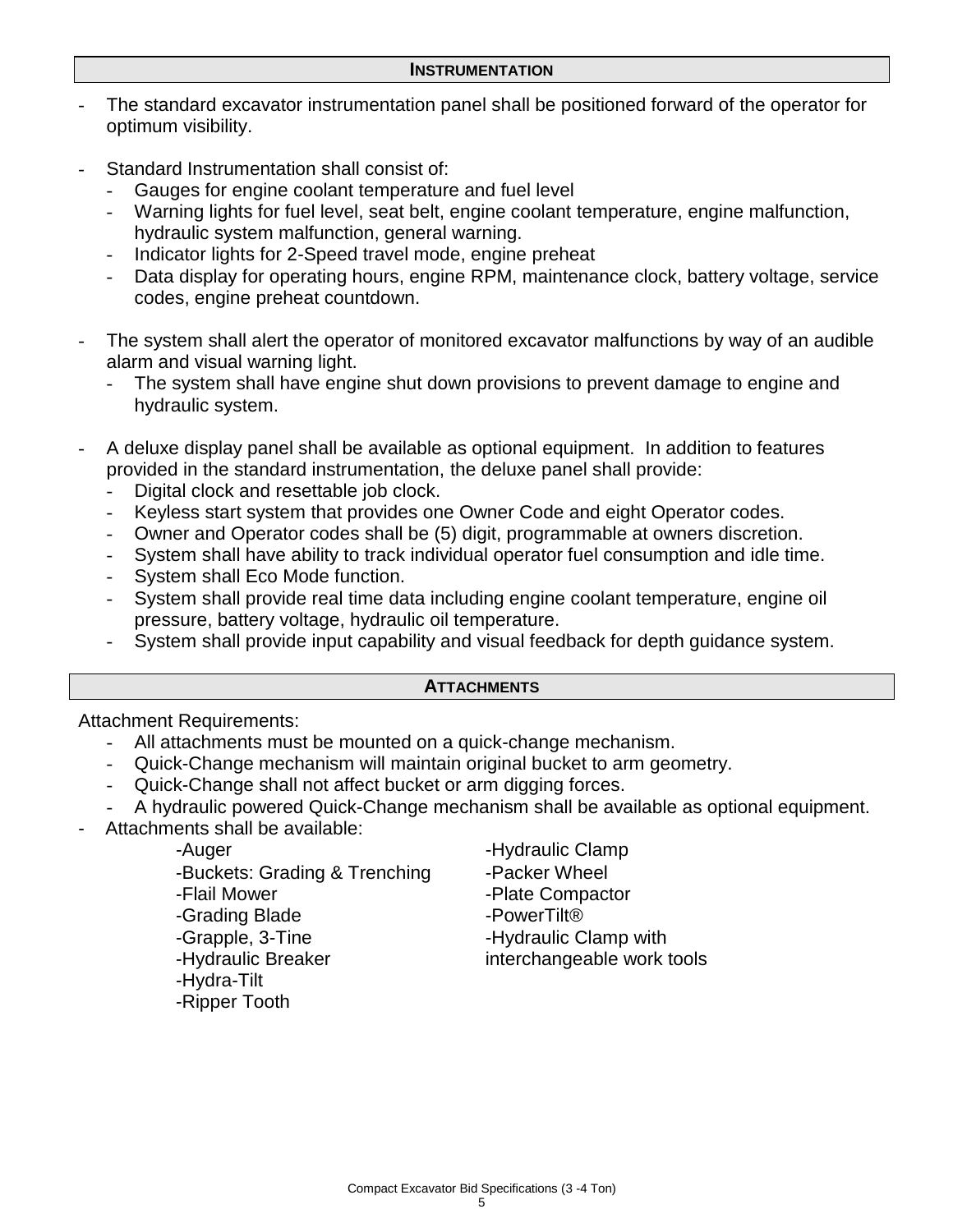#### **STANDARD FEATURES SHALL INCLUDE:**

- Excavator shall feature an Auto-Idle function.
- Excavator shall have 2-Speed Travel with Auto-Shift drive motors.
- Excavator shall have Battery Run-down protection.
- Excavator shall have Auxiliary Hydraulics with Boom Mounted Flush Face Quick Couplers.
- Excavator shall have Control Console Locks, which disable all hydraulic functions.
- Excavator shall have Control Pattern Selector Valve (ISO/STD) within reach of operator.
- Excavator shall be equipped with 12V power port.
- Excavator Dozer Blade with Float shall be standard equipment.
- Engine/Hydraulic Monitor with Shutdown shall be standard equipment.
- Fingertip Auxiliary Hydraulic Control shall be standard equipment.
- Fingertip Boom Swing Control shall be standard equipment.
- Excavator shall utilize composite engine panels.
- Excavator shall have a horn as standard equipment.
- Excavator shall have two front operating lights.
- Hydraulic Joystick Controls shall be standard equipment
- Rubber track shall be standard equipment.
- Spark Arrestor exhaust system shall be standard equipment.
- Suspension Seat shall be standard equipment.
- A retractable seatbelt shall be standard equipment.
- Adjustable arm rests shall be standard equipment.
- Cup holder shall be standard equipment.
- TOPS/ROPS/FOPS Canopy shall be standard equipment.
- Vandalism Protection shall be standard equipment.
- Standard warranty shall be12 Months, Unlimited Hours.
- A Quick-Change (Attachment Mounting System) shall be standard equipment.

#### **AVAILABLE OPTIONS/ACCESSORIES:**

- Add-On Counterweight shall be available as optional equipment.
- Mirror Kit shall be available.
- Beacon Light shall be available.
- Deluxe cloth seat shall be available.
- Deluxe display panel, with integrated Keyless Start system, shall be available as optional equipment.
- Enclosed cab with heat & air conditioning shall be available as optional equipment without changing excavator profile.
- Excavator Cab shall have clear visibility of the blade and both tracks from the operator group.
- An AM/FM radio shall be available as an option.
- Front cab window shall be frameless.
- Hydraulic activated angle blade shall be available as optional equipment.
- Hydraulic activated attachment mounting system shall be available as optional equipment.
- Secondary Auxiliary Hydraulic circuit shall be available as optional equipment.
- Steel Tracks shall be available as optional equipment.
- Rubber pads for steel tracks shall be available as standard equipment.
- Front guard structure shall be available as optional equipment.
- Travel motion alarm shall be available as optional equipment.